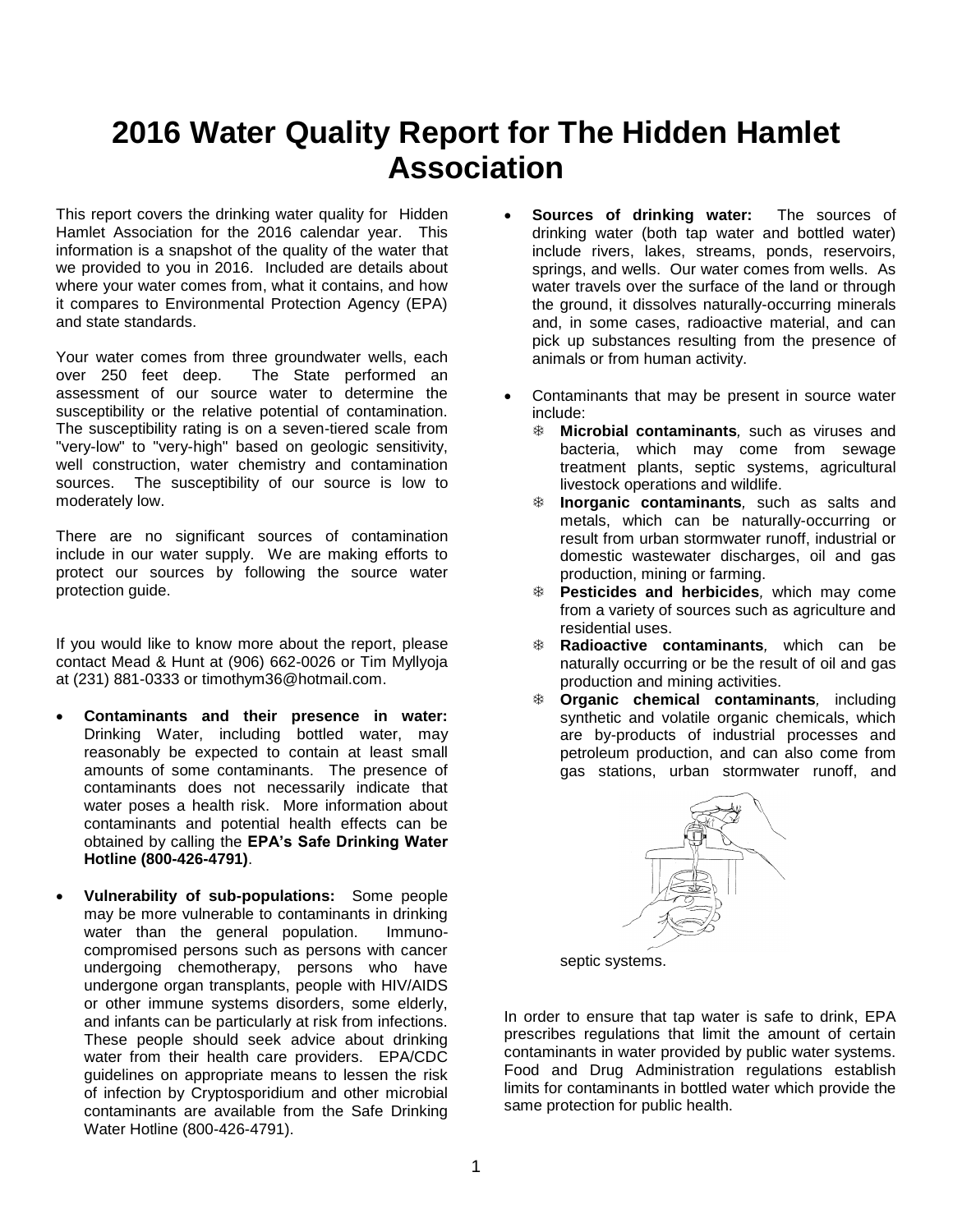## Water Quality Data

The table below lists all the drinking water contaminants that we detected during the 2016 calendar year. The presence of these contaminants in the water does not necessarily indicate that the water poses a health risk. Unless otherwise noted, the data presented in this table is from testing done January 1 – December 31, 2016. The State allows us to monitor for certain contaminants less than once per year because the concentrations of these contaminants are not expected to vary significantly from year to year. All of the data is representative of the water quality, but some are more than one year old.

### **Terms and abbreviations used below:**

- Maximum Contaminant Level Goal (MCLG): The level of a contaminant in drinking water below which there is no known or expected risk to health. MCLGs allow for a margin of safety.
- Maximum Contaminant Level (MCL): The highest level of a contaminant that is allowed in drinking water. MCLs are set as close to the MCLGs as feasible using the best available treatment technology.
- Maximum Residual Disinfectant Level (MRDL): The highest level of a disinfectant allowed in drinking water. There is convincing evidence that addition of a disinfectant is necessary for control of microbial contaminants.
- Maximum Residual Disinfectant Level Goal (MRDLG): means the level of a drinking water disinfectant below which there is no known or expected risk to health. MRDLGs do not reflect the benefits of the use of disinfectants to control microbial contaminants.
- N/A: Not applicable ND: not detectable at testing limit ppb: parts per billion or micrograms per liter ppm: parts per million or milligrams per liter pCi/l: picocuries per liter (a measure of radioactivity).
- Action Level (AL): The concentration of a contaminant which, if exceeded, triggers treatment or other requirements that a water system must follow.

| <b>Regulated</b><br>Contaminant                 | <b>MCL</b>             | <b>MCLG</b>    | Level<br><b>Detected</b>       | Range       | <b>Year Sampled</b> | <b>Violation</b><br>Yes / No                                    | <b>Typical Source of Contaminant</b>                                                           |
|-------------------------------------------------|------------------------|----------------|--------------------------------|-------------|---------------------|-----------------------------------------------------------------|------------------------------------------------------------------------------------------------|
| Barium<br>(ppm)                                 | 2                      | $\overline{2}$ | 0.02                           |             | 2014                | <b>No</b>                                                       | Discharge of drilling wastes; Discharge<br>of metal refineries; Erosion of natural<br>deposits |
| Selenium<br>(ppm)                               | 100                    | 100            | .001                           |             | 2014                | <b>No</b>                                                       | Discharge of drilling wastes; Discharge<br>of metal refineries; Erosion of natural<br>deposits |
| Fluoride<br>(ppm)                               | 4                      | 4              | 0.11                           |             | 2014                | No                                                              | Erosion of natural deposits. Discharge<br>from fertilizer and aluminum factories.              |
| Nitrate                                         | 10                     | 10             | 0.9                            |             | 2016                | <b>No</b>                                                       | Fertilizers, animal wastes, human<br>wastes, septic systems                                    |
| <b>TTHM - Total</b><br>Trihalomethanes<br>(ppb) | 80                     | N/A            | 12.6                           |             | 2016                | No                                                              | Byproduct of drinking water disinfection                                                       |
| HAA5<br><b>Haloacetic Acids</b><br>(ppb)        | 60                     | N/A            | $\overline{2}$                 |             | 2016                | <b>No</b>                                                       | Byproduct of drinking water disinfection                                                       |
| Chlorine*                                       | <b>MRDL</b>            | <b>MRDLG</b>   | 0.15                           | $0.1 - 0.3$ | 2016                | <b>No</b>                                                       | Water additive used to control microbes                                                        |
| (ppm)                                           | 4                      | 4              |                                |             |                     |                                                                 |                                                                                                |
| <b>Radioactive</b><br>Contaminant               | <b>MCL</b>             | <b>MCLG</b>    | Level<br><b>Detected</b>       | Range       | <b>Year Sampled</b> | <b>Violation</b><br>Yes / No                                    | <b>Typical Source of Contaminant</b>                                                           |
| Alpha emitters<br>(pCi/L)                       | 15                     | $\Omega$       | 1.4                            |             | 2013                | <b>No</b>                                                       | Erosion of natural deposits                                                                    |
| Combined radium<br>(pCi/L)                      | 5                      | $\Omega$       | 0.32                           |             | 2013                | <b>No</b>                                                       | Erosion of natural deposits                                                                    |
| Contaminant<br><b>Subject to AL</b>             | <b>Action</b><br>Level | <b>MCLG</b>    | 90% of Samples<br>< This Level |             | <b>Year Sampled</b> | <b>Number</b><br><b>of</b><br><b>Samples</b><br><b>Above AL</b> | <b>Typical Source of Contaminant</b>                                                           |
| Lead (ppb) **                                   | 15                     | 0              | 4 ppb                          |             | 2016                | 0                                                               | Corrosion of household plumbing<br>systems; Erosion of natural deposits                        |